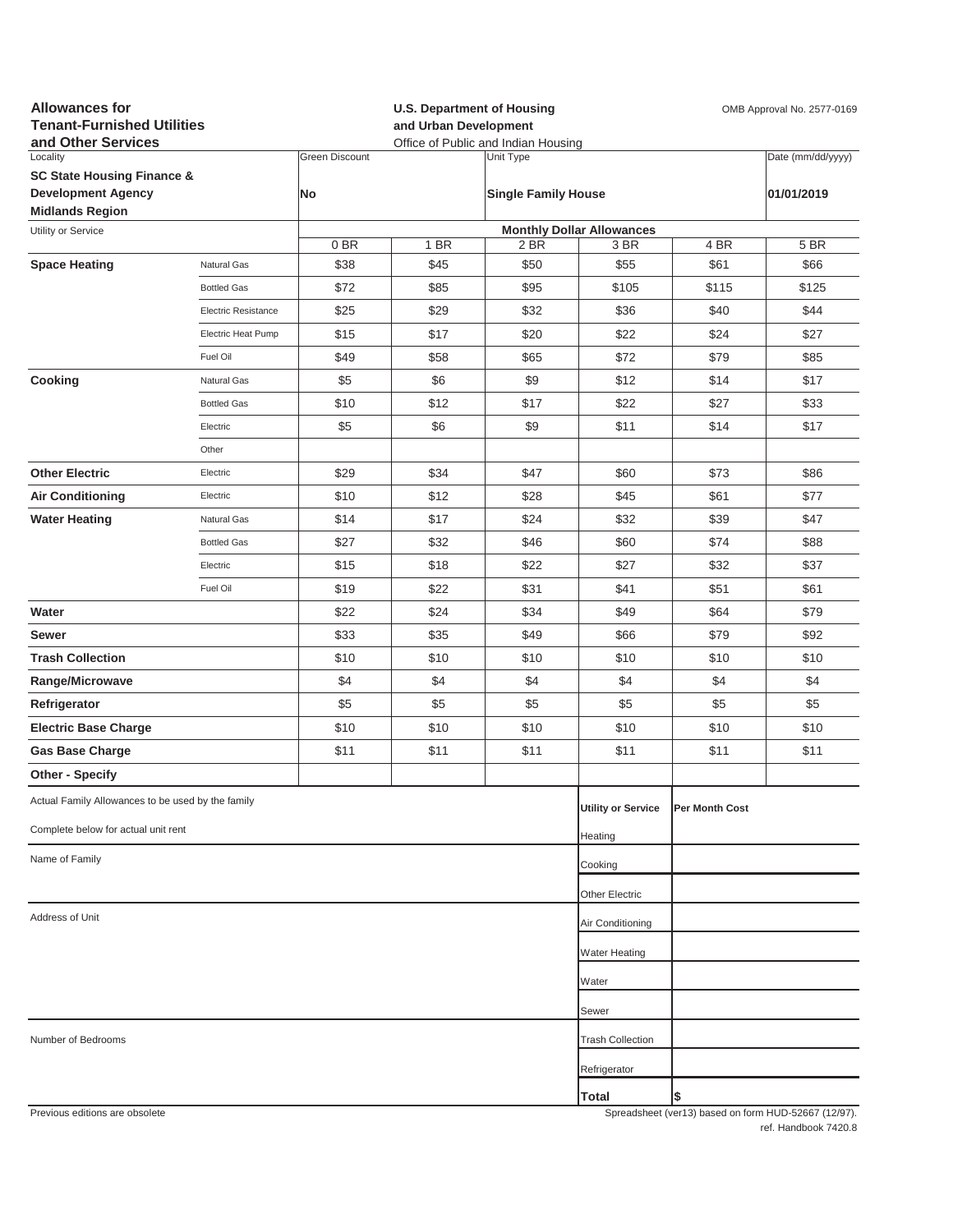| <b>Allowances for</b><br><b>Tenant-Furnished Utilities</b><br>and Other Services |                     | <b>U.S. Department of Housing</b><br>and Urban Development<br>Office of Public and Indian Housing |      |                            |                                  | OMB Approval No. 2577-0169 |                                                     |  |
|----------------------------------------------------------------------------------|---------------------|---------------------------------------------------------------------------------------------------|------|----------------------------|----------------------------------|----------------------------|-----------------------------------------------------|--|
| Locality                                                                         |                     | <b>Green Discount</b>                                                                             |      | Unit Type                  |                                  |                            | Date (mm/dd/yyyy)                                   |  |
| <b>SC State Housing Finance &amp;</b><br><b>Development Agency</b>               |                     | <b>ENERGY STAR</b>                                                                                |      |                            |                                  |                            |                                                     |  |
| <b>Midlands Region</b>                                                           |                     |                                                                                                   |      | <b>Single Family House</b> |                                  |                            | 01/01/2019                                          |  |
| Utility or Service                                                               |                     |                                                                                                   |      |                            | <b>Monthly Dollar Allowances</b> |                            |                                                     |  |
|                                                                                  |                     | 0BR                                                                                               | 1 BR | 2 BR                       | 3 BR                             | 4 BR                       | 5 BR                                                |  |
| <b>Space Heating</b>                                                             | Natural Gas         | \$31                                                                                              | \$37 | \$41                       | \$45                             | \$50                       | \$54                                                |  |
|                                                                                  | <b>Bottled Gas</b>  | \$59                                                                                              | \$69 | \$78                       | \$86                             | \$94                       | \$102                                               |  |
|                                                                                  | Electric Resistance | \$20                                                                                              | \$24 | \$27                       | \$30                             | \$33                       | \$36                                                |  |
|                                                                                  | Electric Heat Pump  | \$12                                                                                              | \$14 | \$17                       | \$18                             | \$20                       | \$22                                                |  |
|                                                                                  | Fuel Oil            | \$40                                                                                              | \$48 | \$53                       | \$59                             | \$64                       | \$70                                                |  |
| Cooking                                                                          | Natural Gas         | \$4                                                                                               | \$5  | \$7                        | \$10                             | \$12                       | \$14                                                |  |
|                                                                                  | <b>Bottled Gas</b>  | \$8                                                                                               | \$10 | \$14                       | \$18                             | \$22                       | \$27                                                |  |
|                                                                                  | Electric            | \$4                                                                                               | \$5  | \$7                        | \$9                              | \$12                       | \$14                                                |  |
|                                                                                  | Other               |                                                                                                   |      |                            |                                  |                            |                                                     |  |
| <b>Other Electric</b>                                                            | Electric            | \$23                                                                                              | \$28 | \$38                       | \$49                             | \$60                       | \$71                                                |  |
| <b>Air Conditioning</b>                                                          | Electric            | \$8                                                                                               | \$10 | \$23                       | \$36                             | \$50                       | \$63                                                |  |
| <b>Water Heating</b>                                                             | Natural Gas         | \$12                                                                                              | \$14 | \$20                       | \$26                             | \$32                       | \$38                                                |  |
|                                                                                  | <b>Bottled Gas</b>  | \$22                                                                                              | \$26 | \$38                       | \$49                             | \$61                       | \$73                                                |  |
|                                                                                  | Electric            | \$12                                                                                              | \$14 | \$18                       | \$22                             | \$26                       | \$30                                                |  |
|                                                                                  | Fuel Oil            | \$15                                                                                              | \$18 | \$26                       | \$34                             | \$42                       | \$50                                                |  |
| Water                                                                            |                     | \$22                                                                                              | \$24 | \$34                       | \$49                             | \$64                       | \$79                                                |  |
| Sewer                                                                            |                     | \$33                                                                                              | \$35 | \$49                       | \$66                             | \$79                       | \$92                                                |  |
| <b>Trash Collection</b>                                                          |                     | \$10                                                                                              | \$10 | \$10                       | \$10                             | \$10                       | \$10                                                |  |
| Range/Microwave                                                                  |                     | \$4                                                                                               | \$4  | \$4                        | \$4                              | \$4                        | \$4                                                 |  |
| Refrigerator                                                                     |                     | \$5                                                                                               | \$5  | \$5                        | \$5                              | \$5                        | \$5                                                 |  |
| <b>Electric Base Charge</b>                                                      |                     | \$10                                                                                              | \$10 | \$10                       | \$10                             | \$10                       | \$10                                                |  |
| <b>Gas Base Charge</b>                                                           |                     | \$11                                                                                              | \$11 | \$11                       | \$11                             | \$11                       | \$11                                                |  |
| Other - Specify                                                                  |                     |                                                                                                   |      |                            |                                  |                            |                                                     |  |
| Actual Family Allowances to be used by the family                                |                     |                                                                                                   |      |                            |                                  |                            |                                                     |  |
| Complete below for actual unit rent                                              |                     |                                                                                                   |      |                            | <b>Utility or Service</b>        | Per Month Cost             |                                                     |  |
|                                                                                  |                     |                                                                                                   |      |                            | Heating                          |                            |                                                     |  |
| Name of Family                                                                   |                     |                                                                                                   |      |                            | Cooking                          |                            |                                                     |  |
|                                                                                  |                     |                                                                                                   |      |                            | Other Electric                   |                            |                                                     |  |
| Address of Unit                                                                  |                     |                                                                                                   |      |                            | Air Conditioning                 |                            |                                                     |  |
|                                                                                  |                     |                                                                                                   |      |                            | <b>Water Heating</b>             |                            |                                                     |  |
|                                                                                  |                     |                                                                                                   |      |                            | Water                            |                            |                                                     |  |
|                                                                                  |                     |                                                                                                   |      |                            | Sewer                            |                            |                                                     |  |
|                                                                                  |                     |                                                                                                   |      |                            |                                  |                            |                                                     |  |
| Number of Bedrooms                                                               |                     |                                                                                                   |      |                            | <b>Trash Collection</b>          |                            |                                                     |  |
|                                                                                  |                     |                                                                                                   |      |                            | Refrigerator                     |                            |                                                     |  |
| Previous editions are obsolete                                                   |                     |                                                                                                   |      |                            | Total                            |                            | Spreadsheet (ver13) based on form HUD-52667 (12/97) |  |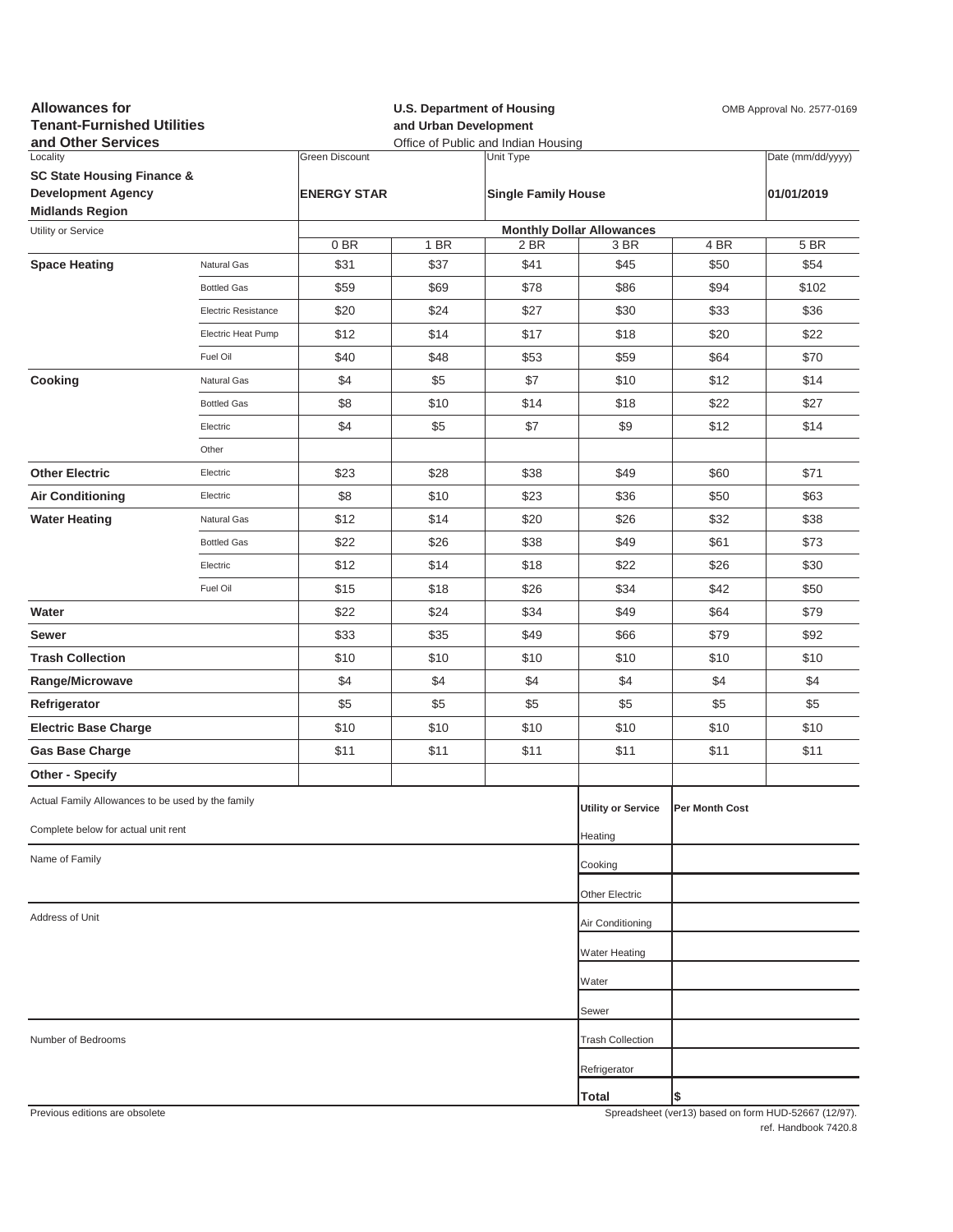| <b>Allowances for</b><br><b>Tenant-Furnished Utilities</b><br>and Other Services |                            |                             | <b>U.S. Department of Housing</b><br>and Urban Development<br>Office of Public and Indian Housing |           |                                          |                | OMB Approval No. 2577-0169                          |
|----------------------------------------------------------------------------------|----------------------------|-----------------------------|---------------------------------------------------------------------------------------------------|-----------|------------------------------------------|----------------|-----------------------------------------------------|
| Locality<br><b>SC State Housing Finance &amp;</b><br><b>Development Agency</b>   |                            | Green Discount<br><b>No</b> |                                                                                                   | Unit Type | Lowrise Apartment (2 - 4 units)          |                | Date (mm/dd/yyyy)<br>01/01/2019                     |
| <b>Midlands Region</b>                                                           |                            |                             |                                                                                                   |           |                                          |                |                                                     |
| Utility or Service                                                               |                            | 0BR                         | 1 BR                                                                                              | 2 BR      | <b>Monthly Dollar Allowances</b><br>3 BR | 4 BR           | 5 BR                                                |
| <b>Space Heating</b>                                                             | Natural Gas                | \$39                        | \$46                                                                                              | \$49      | \$52                                     | \$55           | \$58                                                |
|                                                                                  | <b>Bottled Gas</b>         | \$74                        | \$87                                                                                              | \$93      | \$99                                     | \$104          | \$110                                               |
|                                                                                  | <b>Electric Resistance</b> | \$17                        | \$20                                                                                              | \$24      | \$29                                     | \$33           | \$37                                                |
|                                                                                  | Electric Heat Pump         | \$13                        | \$15                                                                                              | \$18      | \$20                                     | \$22           | \$24                                                |
|                                                                                  | Fuel Oil                   | \$51                        | \$60                                                                                              | \$64      | \$68                                     | \$71           | \$75                                                |
| Cooking                                                                          | Natural Gas                | \$5                         | \$6                                                                                               | \$9       | \$12                                     | \$14           | \$17                                                |
|                                                                                  | <b>Bottled Gas</b>         | \$10                        | \$12                                                                                              | \$17      | \$22                                     | \$27           | \$33                                                |
|                                                                                  | Electric                   | \$5                         | \$6                                                                                               | \$9       | \$11                                     | \$14           | \$17                                                |
|                                                                                  | Other                      |                             |                                                                                                   |           |                                          |                |                                                     |
| <b>Other Electric</b>                                                            | Electric                   | \$24                        | \$28                                                                                              | \$39      | \$50                                     | \$61           | \$72                                                |
| <b>Air Conditioning</b>                                                          | Electric                   | \$15                        | \$17                                                                                              | \$25      | \$33                                     | \$40           | \$48                                                |
| <b>Water Heating</b>                                                             | Natural Gas                | \$14                        | \$17                                                                                              | \$24      | \$32                                     | \$39           | \$47                                                |
|                                                                                  | <b>Bottled Gas</b>         | \$27                        | \$32                                                                                              | \$46      | \$60                                     | \$74           | \$88                                                |
|                                                                                  | Electric                   | \$15                        | \$18                                                                                              | \$22      | \$27                                     | \$32           | \$37                                                |
|                                                                                  | Fuel Oil                   | \$19                        | \$22                                                                                              | \$31      | \$41                                     | \$51           | \$61                                                |
| Water                                                                            |                            | \$22                        | \$24                                                                                              | \$34      | \$49                                     | \$64           | \$79                                                |
| Sewer                                                                            |                            | \$33                        | \$35                                                                                              | \$49      | \$66                                     | \$79           | \$92                                                |
| <b>Trash Collection</b>                                                          |                            | \$10                        | \$10                                                                                              | \$10      | \$10                                     | \$10           | \$10                                                |
| Range/Microwave                                                                  |                            | \$4                         | \$4                                                                                               | \$4       | \$4                                      | \$4            | \$4                                                 |
| Refrigerator                                                                     |                            | \$5                         | \$5                                                                                               | \$5       | \$5                                      | \$5            | \$5                                                 |
| <b>Electric Base Charge</b>                                                      |                            | \$10                        | \$10                                                                                              | \$10      | \$10                                     | \$10           | \$10                                                |
| <b>Gas Base Charge</b>                                                           |                            | \$11                        | \$11                                                                                              | \$11      | \$11                                     | \$11           | \$11                                                |
| Other - Specify                                                                  |                            |                             |                                                                                                   |           |                                          |                |                                                     |
| Actual Family Allowances to be used by the family                                |                            |                             |                                                                                                   |           | <b>Utility or Service</b>                | Per Month Cost |                                                     |
| Complete below for actual unit rent                                              |                            |                             |                                                                                                   |           | Heating                                  |                |                                                     |
| Name of Family                                                                   |                            |                             |                                                                                                   |           | Cooking                                  |                |                                                     |
|                                                                                  |                            |                             |                                                                                                   |           | Other Electric                           |                |                                                     |
| Address of Unit                                                                  |                            |                             |                                                                                                   |           | Air Conditioning                         |                |                                                     |
|                                                                                  |                            |                             |                                                                                                   |           | Water Heating                            |                |                                                     |
|                                                                                  |                            |                             |                                                                                                   |           | Water                                    |                |                                                     |
|                                                                                  |                            |                             |                                                                                                   |           |                                          |                |                                                     |
|                                                                                  |                            |                             |                                                                                                   |           | Sewer                                    |                |                                                     |
| Number of Bedrooms                                                               |                            |                             |                                                                                                   |           | <b>Trash Collection</b>                  |                |                                                     |
|                                                                                  |                            |                             |                                                                                                   |           | Refrigerator                             |                |                                                     |
| Previous editions are obsolete                                                   |                            |                             |                                                                                                   |           | <b>Total</b>                             | \$             | Spreadsheet (ver13) hased on form HUD-52667 (12/97) |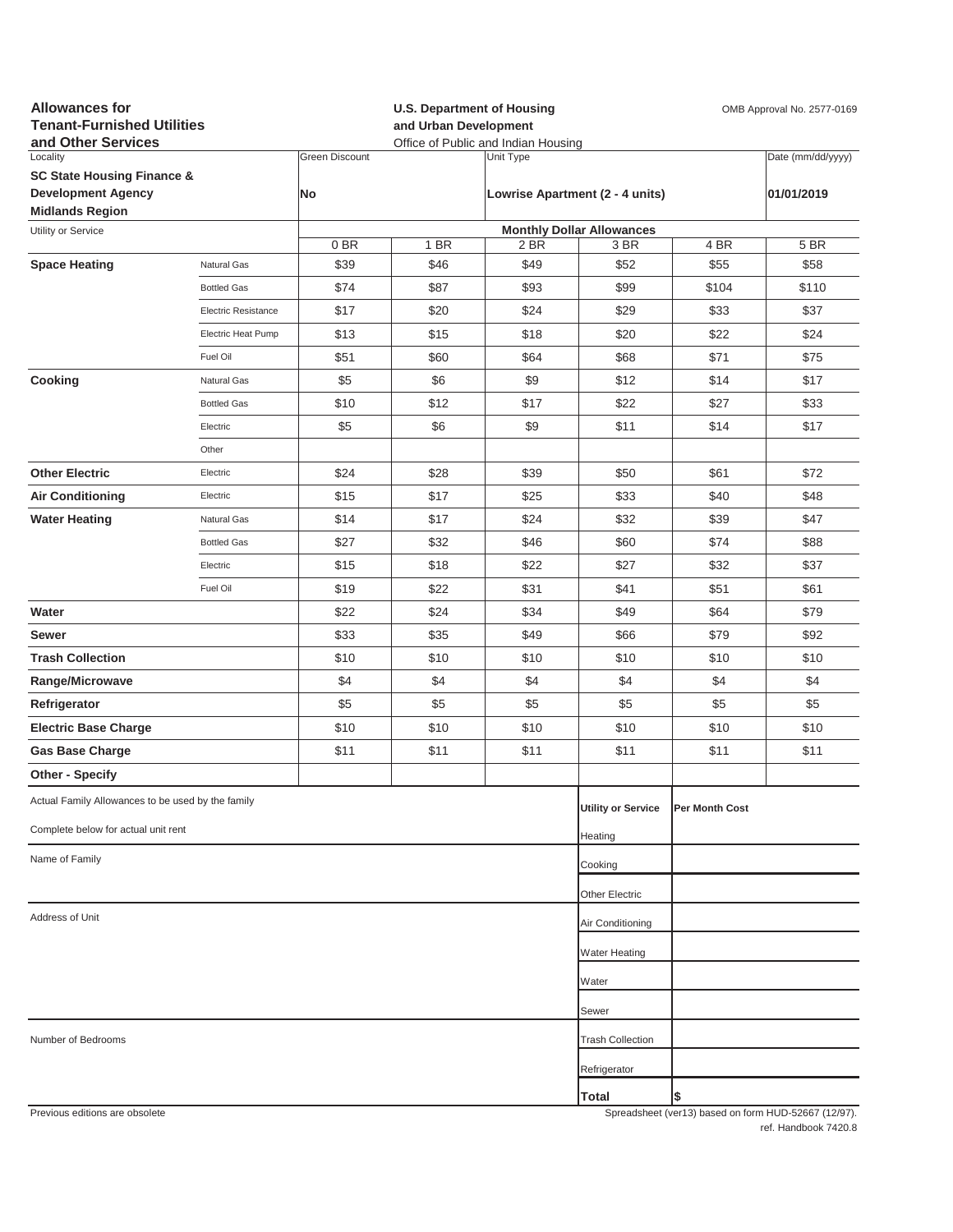| <b>Allowances for</b><br><b>Tenant-Furnished Utilities</b> |                     | <b>U.S. Department of Housing</b><br>and Urban Development<br>Office of Public and Indian Housing |                    |           |                                  | OMB Approval No. 2577-0169 |                                                      |
|------------------------------------------------------------|---------------------|---------------------------------------------------------------------------------------------------|--------------------|-----------|----------------------------------|----------------------------|------------------------------------------------------|
| and Other Services<br>Locality                             |                     | <b>Green Discount</b>                                                                             |                    | Unit Type |                                  |                            | Date (mm/dd/yyyy)                                    |
| <b>SC State Housing Finance &amp;</b>                      |                     |                                                                                                   |                    |           |                                  |                            |                                                      |
| <b>Development Agency</b><br><b>Midlands Region</b>        |                     |                                                                                                   | <b>ENERGY STAR</b> |           | Lowrise Apartment (2 - 4 units)  |                            | 01/01/2019                                           |
| Utility or Service                                         |                     |                                                                                                   |                    |           | <b>Monthly Dollar Allowances</b> |                            |                                                      |
|                                                            |                     | 0 BR                                                                                              | 1 BR               | 2 BR      | 3 BR                             | 4 BR                       | 5 BR                                                 |
| <b>Space Heating</b>                                       | Natural Gas         | \$32                                                                                              | \$38               | \$40      | \$43                             | \$45                       | \$48                                                 |
|                                                            | <b>Bottled Gas</b>  | \$61                                                                                              | \$72               | \$76      | \$81                             | \$85                       | \$90                                                 |
|                                                            | Electric Resistance | \$14                                                                                              | \$17               | \$20      | \$24                             | \$27                       | \$30                                                 |
|                                                            | Electric Heat Pump  | \$11                                                                                              | \$13               | \$15      | \$17                             | \$18                       | \$20                                                 |
|                                                            | Fuel Oil            | \$42                                                                                              | \$49               | \$52      | \$55                             | \$58                       | \$62                                                 |
| Cooking                                                    | Natural Gas         | \$4                                                                                               | \$5                | \$7       | \$10                             | \$12                       | \$14                                                 |
|                                                            | <b>Bottled Gas</b>  | \$8                                                                                               | \$10               | \$14      | \$18                             | \$22                       | \$27                                                 |
|                                                            | Electric            | \$4                                                                                               | \$5                | \$7       | \$9                              | \$12                       | \$14                                                 |
|                                                            | Other               |                                                                                                   |                    |           |                                  |                            |                                                      |
| <b>Other Electric</b>                                      | Electric            | \$19                                                                                              | \$23               | \$32      | \$41                             | \$50                       | \$59                                                 |
| <b>Air Conditioning</b>                                    | Electric            | \$12                                                                                              | \$14               | \$20      | \$26                             | \$33                       | \$39                                                 |
| <b>Water Heating</b>                                       | Natural Gas         | \$12                                                                                              | \$14               | \$20      | \$26                             | \$32                       | \$38                                                 |
|                                                            | <b>Bottled Gas</b>  | \$22                                                                                              | \$26               | \$38      | \$49                             | \$61                       | \$73                                                 |
|                                                            | Electric            | \$12                                                                                              | \$14               | \$18      | \$22                             | \$26                       | \$30                                                 |
|                                                            | Fuel Oil            | \$15                                                                                              | \$18               | \$26      | \$34                             | \$42                       | \$50                                                 |
| Water                                                      |                     | \$22                                                                                              | \$24               | \$34      | \$49                             | \$64                       | \$79                                                 |
| Sewer                                                      |                     | \$33                                                                                              | \$35               | \$49      | \$66                             | \$79                       | \$92                                                 |
| <b>Trash Collection</b>                                    |                     | \$10                                                                                              | \$10               | \$10      | \$10                             | \$10                       | \$10                                                 |
| Range/Microwave                                            |                     | \$4                                                                                               | \$4                | \$4       | \$4                              | \$4                        | \$4                                                  |
| Refrigerator                                               |                     | \$5                                                                                               | \$5                | \$5       | \$5                              | \$5                        | \$5                                                  |
| <b>Electric Base Charge</b>                                |                     | \$10                                                                                              | \$10               | \$10      | \$10                             | \$10                       | \$10                                                 |
| <b>Gas Base Charge</b>                                     |                     | \$11                                                                                              | \$11               | \$11      | \$11                             | \$11                       | \$11                                                 |
| Other - Specify                                            |                     |                                                                                                   |                    |           |                                  |                            |                                                      |
| Actual Family Allowances to be used by the family          |                     |                                                                                                   |                    |           | <b>Utility or Service</b>        | Per Month Cost             |                                                      |
| Complete below for actual unit rent                        |                     |                                                                                                   |                    |           | Heating                          |                            |                                                      |
| Name of Family                                             |                     |                                                                                                   |                    |           | Cooking                          |                            |                                                      |
|                                                            |                     |                                                                                                   |                    |           | Other Electric                   |                            |                                                      |
| Address of Unit                                            |                     |                                                                                                   |                    |           | Air Conditioning                 |                            |                                                      |
|                                                            |                     |                                                                                                   |                    |           | Water Heating                    |                            |                                                      |
|                                                            |                     |                                                                                                   |                    |           | Water                            |                            |                                                      |
|                                                            |                     |                                                                                                   |                    |           | Sewer                            |                            |                                                      |
| Number of Bedrooms                                         |                     |                                                                                                   |                    |           | <b>Trash Collection</b>          |                            |                                                      |
|                                                            |                     |                                                                                                   |                    |           | Refrigerator                     |                            |                                                      |
|                                                            |                     |                                                                                                   |                    |           | Total                            | \$                         |                                                      |
| Previous editions are obsolete                             |                     |                                                                                                   |                    |           |                                  |                            | Spreadsheet (ver13) based on form HUD-52667 (12/97). |

ref. Handbook 7420.8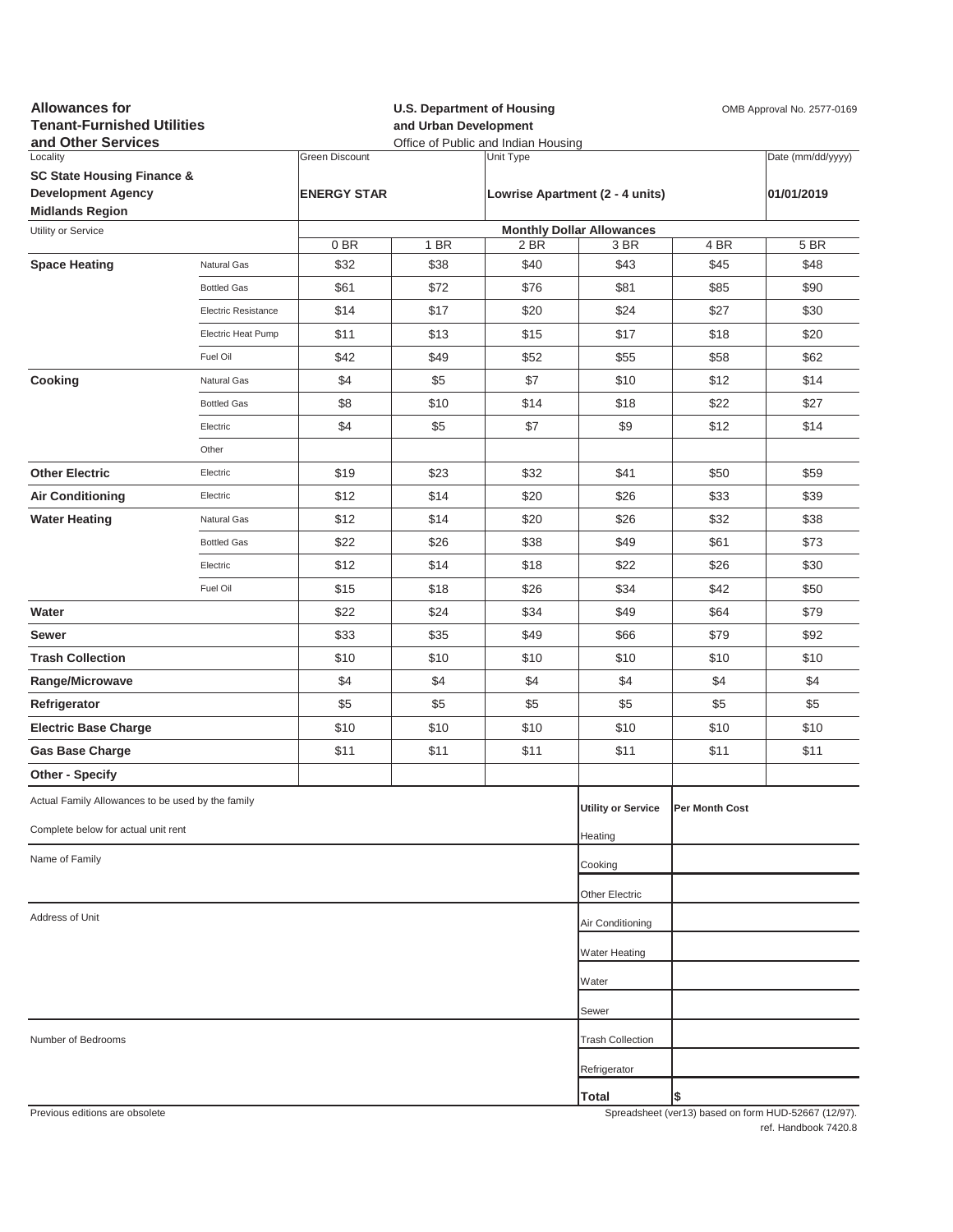| <b>Allowances for</b><br><b>Tenant-Furnished Utilities</b><br>and Other Services |                     |                | and Urban Development            | <b>U.S. Department of Housing</b><br>Office of Public and Indian Housing | OMB Approval No. 2577-0169         |                |                                                     |  |  |  |
|----------------------------------------------------------------------------------|---------------------|----------------|----------------------------------|--------------------------------------------------------------------------|------------------------------------|----------------|-----------------------------------------------------|--|--|--|
| Locality                                                                         |                     | Green Discount |                                  | Unit Type                                                                |                                    |                | Date (mm/dd/yyyy)                                   |  |  |  |
| <b>SC State Housing Finance &amp;</b>                                            |                     |                |                                  |                                                                          |                                    |                |                                                     |  |  |  |
| <b>Development Agency</b><br><b>Midlands Region</b>                              |                     | No             |                                  |                                                                          | Larger Apartment Bldgs. (5+ units) |                | 01/01/2019                                          |  |  |  |
| Utility or Service                                                               |                     |                | <b>Monthly Dollar Allowances</b> |                                                                          |                                    |                |                                                     |  |  |  |
|                                                                                  |                     | 0BR            | 1 BR                             | 2 BR                                                                     | 3 BR                               | 4 BR           | 5 BR                                                |  |  |  |
| <b>Space Heating</b>                                                             | Natural Gas         | \$27           | \$31                             | \$35                                                                     | \$39                               | \$42           | \$46                                                |  |  |  |
|                                                                                  | <b>Bottled Gas</b>  | \$50           | \$59                             | \$66                                                                     | \$73                               | \$80           | \$87                                                |  |  |  |
|                                                                                  | Electric Resistance | \$12           | \$14                             | \$17                                                                     | \$21                               | \$24           | \$27                                                |  |  |  |
|                                                                                  | Electric Heat Pump  | \$10           | \$12                             | \$14                                                                     | \$16                               | \$17           | \$19                                                |  |  |  |
|                                                                                  | Fuel Oil            | \$35           | \$41                             | \$45                                                                     | \$50                               | \$55           | \$60                                                |  |  |  |
| Cooking                                                                          | Natural Gas         | \$5            | \$6                              | \$9                                                                      | \$12                               | \$14           | \$17                                                |  |  |  |
|                                                                                  | <b>Bottled Gas</b>  | \$10           | \$12                             | \$17                                                                     | \$22                               | \$27           | \$33                                                |  |  |  |
|                                                                                  | Electric            | \$5            | \$6                              | \$9                                                                      | \$11                               | \$14           | \$17                                                |  |  |  |
|                                                                                  | Other               |                |                                  |                                                                          |                                    |                |                                                     |  |  |  |
| <b>Other Electric</b>                                                            | Electric            | \$19           | \$23                             | \$32                                                                     | \$41                               | \$50           | \$59                                                |  |  |  |
| <b>Air Conditioning</b>                                                          | Electric            | \$13           | \$16                             | \$22                                                                     | \$29                               | \$35           | \$42                                                |  |  |  |
| <b>Water Heating</b>                                                             | Natural Gas         | \$11           | \$13                             | \$19                                                                     | \$25                               | \$31           | \$37                                                |  |  |  |
|                                                                                  | <b>Bottled Gas</b>  | \$22           | \$25                             | \$37                                                                     | \$48                               | \$59           | \$71                                                |  |  |  |
|                                                                                  | Electric            | \$12           | \$14                             | \$18                                                                     | \$22                               | \$26           | \$30                                                |  |  |  |
|                                                                                  | Fuel Oil            | \$15           | \$17                             | \$25                                                                     | \$33                               | \$41           | \$48                                                |  |  |  |
| Water                                                                            |                     | \$22           | \$24                             | \$34                                                                     | \$49                               | \$64           | \$79                                                |  |  |  |
| Sewer                                                                            |                     | \$33           | \$35                             | \$49                                                                     | \$66                               | \$79           | \$92                                                |  |  |  |
| <b>Trash Collection</b>                                                          |                     | \$10           | \$10                             | \$10                                                                     | \$10                               | \$10           | \$10                                                |  |  |  |
| Range/Microwave                                                                  |                     | \$4            | \$4                              | \$4                                                                      | \$4                                | \$4            | \$4                                                 |  |  |  |
| Refrigerator                                                                     |                     | \$5            | \$5                              | \$5                                                                      | \$5                                | \$5            | \$5                                                 |  |  |  |
| <b>Electric Base Charge</b>                                                      |                     | \$10           | \$10                             | \$10                                                                     | \$10                               | \$10           | \$10                                                |  |  |  |
| <b>Gas Base Charge</b>                                                           |                     | \$11           | \$11                             | \$11                                                                     | \$11                               | \$11           | \$11                                                |  |  |  |
| <b>Other - Specify</b>                                                           |                     |                |                                  |                                                                          |                                    |                |                                                     |  |  |  |
| Actual Family Allowances to be used by the family                                |                     |                |                                  |                                                                          | <b>Utility or Service</b>          | Per Month Cost |                                                     |  |  |  |
| Complete below for actual unit rent                                              |                     |                |                                  |                                                                          | Heating                            |                |                                                     |  |  |  |
| Name of Family                                                                   |                     |                |                                  |                                                                          | Cooking                            |                |                                                     |  |  |  |
|                                                                                  |                     |                |                                  |                                                                          | Other Electric                     |                |                                                     |  |  |  |
| Address of Unit                                                                  |                     |                |                                  |                                                                          | Air Conditioning                   |                |                                                     |  |  |  |
|                                                                                  |                     |                |                                  |                                                                          | <b>Water Heating</b>               |                |                                                     |  |  |  |
|                                                                                  |                     |                |                                  |                                                                          | Water                              |                |                                                     |  |  |  |
|                                                                                  |                     |                |                                  |                                                                          | Sewer                              |                |                                                     |  |  |  |
| Number of Bedrooms                                                               |                     |                |                                  |                                                                          | <b>Trash Collection</b>            |                |                                                     |  |  |  |
|                                                                                  |                     |                |                                  |                                                                          | Refrigerator                       |                |                                                     |  |  |  |
|                                                                                  |                     |                |                                  |                                                                          | Total                              | \$             |                                                     |  |  |  |
| Previous editions are obsolete                                                   |                     |                |                                  |                                                                          |                                    |                | Spreadsheet (ver13) hased on form HUD-52667 (12/97) |  |  |  |